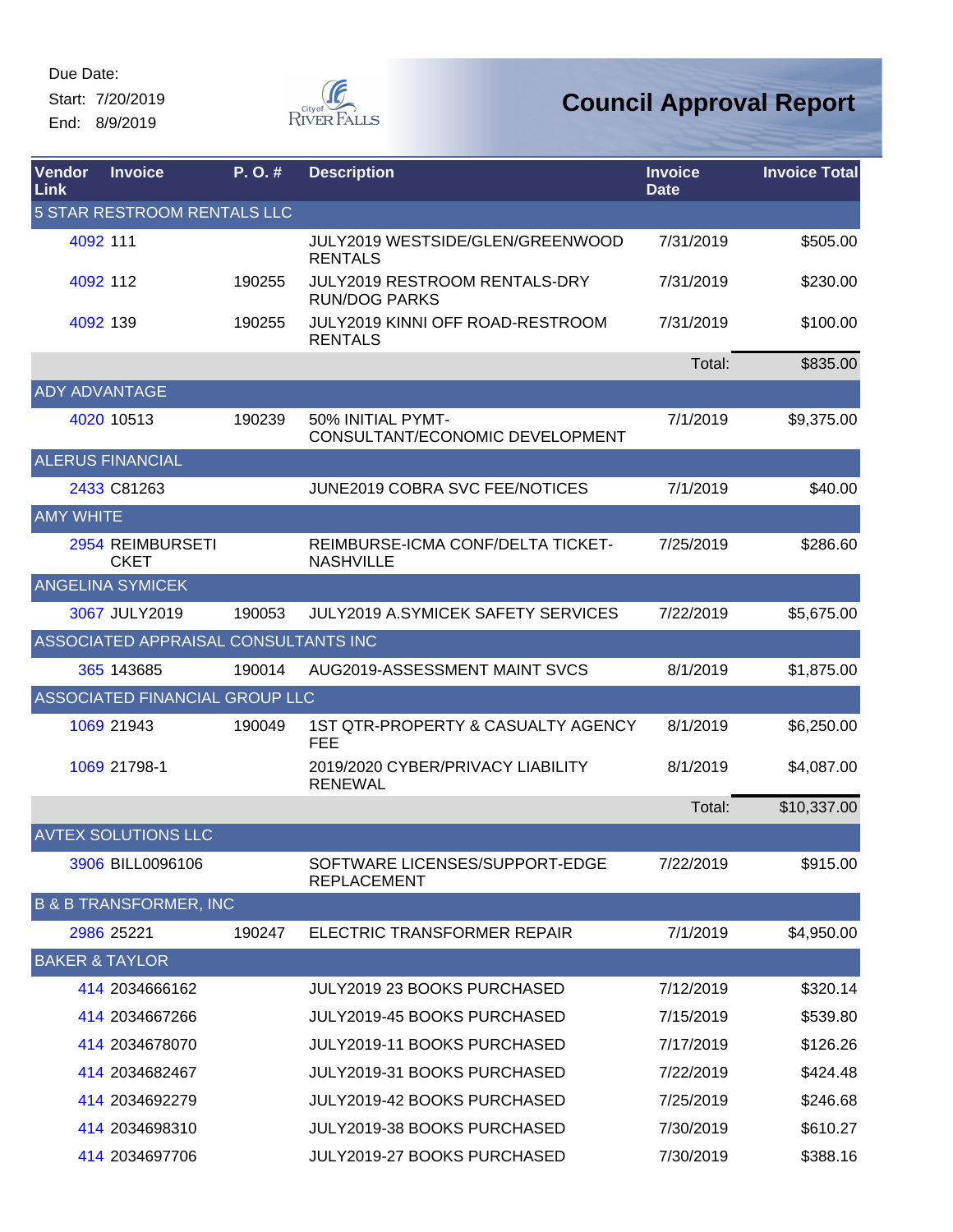Start: 7/20/2019

End: 8/9/2019



| Vendor<br><b>Link</b> | <b>Invoice</b>                        | P.O.#  | <b>Description</b>                                          | <b>Invoice</b><br><b>Date</b> | <b>Invoice Total</b> |
|-----------------------|---------------------------------------|--------|-------------------------------------------------------------|-------------------------------|----------------------|
|                       | 414 2034709220                        |        | AUG2019-12 BOOKS PURCHASED                                  | 8/5/2019                      | \$154.22             |
|                       | 414 2034709039                        |        | AUG2019-36 BOOKS PURCHASED                                  | 8/5/2019                      | \$489.10             |
|                       |                                       |        |                                                             | Total:                        | \$3,299.11           |
|                       | <b>BAKER TILLY VIRCHOW KRAUSE LLP</b> |        |                                                             |                               |                      |
|                       | 46 BT1455296                          |        | FINAL BILLING-2018 FINANCIAL STMT AUDIT<br><b>SVCS</b>      | 7/31/2019                     | \$3,600.00           |
| <b>BAKKE NORMAN</b>   |                                       |        |                                                             |                               |                      |
|                       | 1716 JUNE2019                         | 190015 | JUNE2019 MONTHLY PROSECUTION SVCS                           | 7/1/2019                      | \$2,000.00           |
|                       | 1716 JUNE2019APPE<br>ALS              |        | <b>JUNE2019 T.THOMAS APPEALS</b>                            | 7/1/2019                      | \$499.50             |
|                       |                                       |        |                                                             | Total:                        | \$2,499.50           |
| <b>BERMAN, TAYLOR</b> |                                       |        |                                                             |                               |                      |
|                       | 4060 CITYOFRF1                        |        | CITY OF RF PYMT-STORMWATER MURAL-<br><b>LIBRARY</b>         | 7/1/2019                      | \$571.00             |
|                       | <b>BER-MARK EXCAVATING INC</b>        |        |                                                             |                               |                      |
|                       | 49 8038                               |        | <b>HOOP TARP</b>                                            | 7/31/2019                     | \$600.00             |
|                       | BETTENDORF TRANSFER & EXCAVATING INC  |        |                                                             |                               |                      |
|                       | 51 8832                               |        | 6/18/19 FREEZE RENTAL-627 SPRING ST                         | 7/29/2019                     | \$860.00             |
|                       | BORDER STATES INDUSTRIES, INC.        |        |                                                             |                               |                      |
|                       | 57 918047828                          | 190212 | JUNE2019 ELECTRIC INVENTORY                                 | 6/30/2019                     | \$9,323.10           |
|                       | 57 917968816                          | 190170 | <b>MTG HOLE LOCATION FIXTURE-</b><br>REPLACEMENT SOCKET     | 7/1/2019                      | \$223.08             |
|                       | 57 917997698                          | 190217 | CONDUITS/COUPLINGS-MINOR/INVENTORY                          | 7/1/2019                      | \$1,091.79           |
|                       | 57 918095879                          | 190218 | <b>SUPPORT GRIPS/CABLE</b><br><b>SUPPORTS/PULLING GRIPS</b> | 7/15/2019                     | \$1,765.20           |
|                       | 57 918134128                          | 190185 | 50 NYLON HEAD PINS-MINOR MATERIAL                           | 7/19/2019                     | \$216.00             |
|                       | 57 918163233                          | 190223 | 24 10KV RISER ARR-INVENTORY ITEMS                           | 7/24/2019                     | \$728.40             |
|                       | 57 918182421                          | 190174 | 17-3:1 FIBER OPTIC CABLE                                    | 7/26/2019                     | \$1,286.05           |
|                       | 57 918192030                          | 190185 | 50 MACHINE BOLTS-MINOR MATERIALS                            | 7/29/2019                     | \$64.50              |
|                       | 57 918203463                          | 190138 | 150 KVA Electric Transformer Three Phase Pad                | 7/30/2019                     | \$8,634.75           |
|                       | 57 918203465                          | 190185 | 1250' GRAY FLEX PIPE                                        | 7/30/2019                     | \$1,787.50           |
|                       | 57 918214638                          | 190138 | 1000 KVA Electric Transformer Three Pad                     | 7/31/2019                     | \$18,193.67          |
|                       | 57 918224635                          | 190251 | SPLICES/BOLTS/CONN-MINOR/INVENTORY                          | 7/31/2019                     | \$3,409.39           |
|                       |                                       |        |                                                             | Total:                        | \$46,723.43          |
|                       | <b>BOUND TREE MEDICAL LLC</b>         |        |                                                             |                               |                      |
|                       | 548 63130091                          |        | ENDOTRACHEAL TUBES/DRESSINGS/IV<br><b>NEEDLES</b>           | 8/1/2019                      | \$283.07             |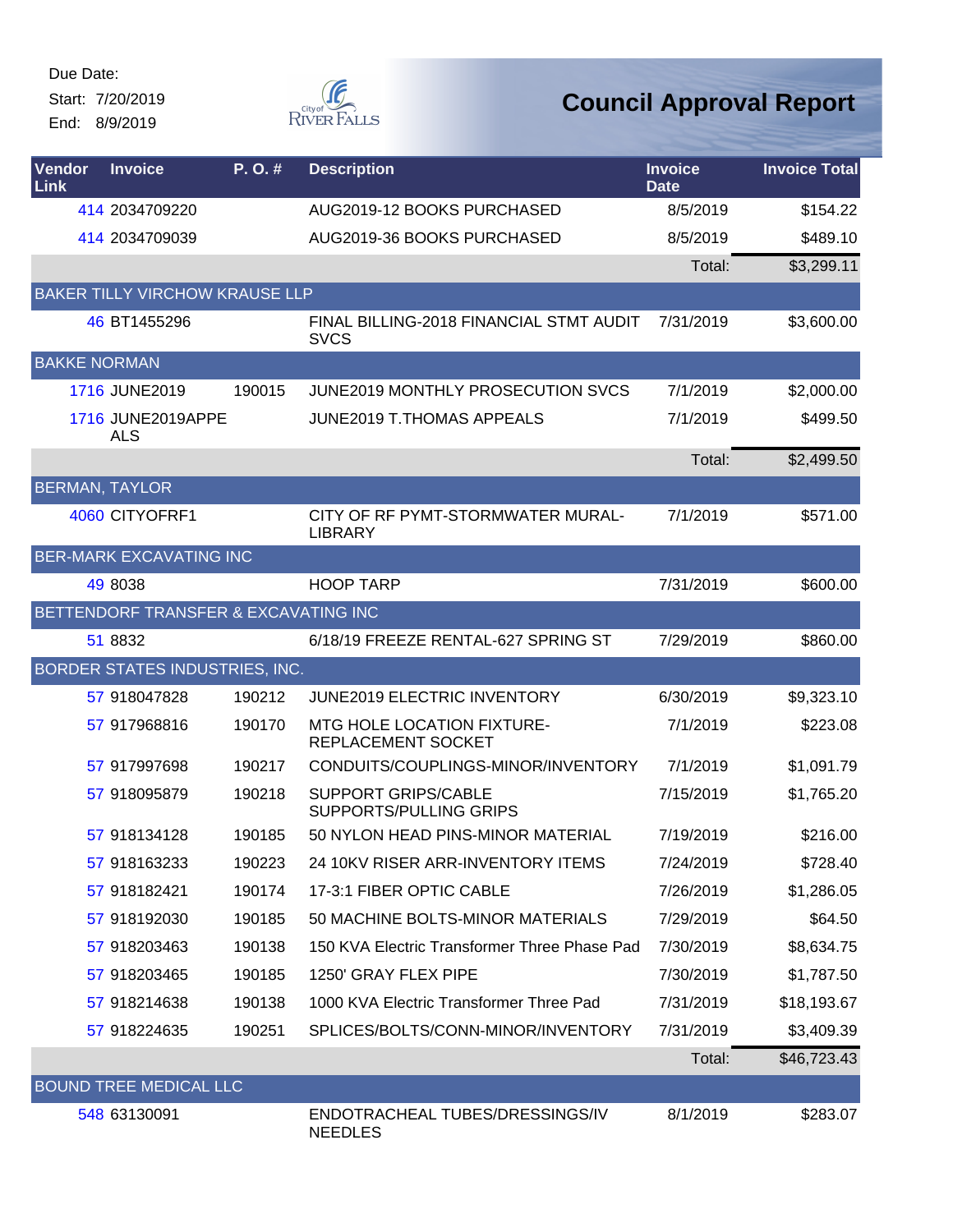Start: 7/20/2019 End: 8/9/2019



| <b>Vendor</b><br>Link | <b>Invoice</b>                        | P.O.#  | <b>Description</b>                                          | <b>Invoice</b><br><b>Date</b> | <b>Invoice Total</b> |
|-----------------------|---------------------------------------|--------|-------------------------------------------------------------|-------------------------------|----------------------|
|                       | <b>BRAUN INTERTEC CORP</b>            |        |                                                             |                               |                      |
|                       | 3608 B177851                          | 180376 | Thru 7/13/19-Special Testing for Glen Park                  | 7/23/2019                     | \$935.50             |
|                       | <b>BRAUN THYSSEKRUPP ELEVATOR LLC</b> |        |                                                             |                               |                      |
|                       | 710 149594                            | 190076 | 8/1/19-10/31/19 RFPD ELEVATOR QTRLY<br><b>BILLING</b>       | 8/1/2019                      | \$678.22             |
|                       | <b>CAVENDISH SQUARE PUBLISHING</b>    |        |                                                             |                               |                      |
|                       | 411 CAL319075I                        |        | <b>CULTURES OF THE WORLD LIBRARY SET</b>                    | 7/18/2019                     | \$195.54             |
|                       | <b>CENGAGE LEARNING</b>               |        |                                                             |                               |                      |
|                       | 123 67416932                          |        | JULY 2019-SIX BOOKS PURCHASED                               | 7/10/2019                     | \$182.34             |
|                       | 123 67425779                          |        | <b>JULY 2019-CHRISTIAN FICTION 3 PLAN-2</b><br><b>BOOKS</b> | 7/11/2019                     | \$48.73              |
|                       | 123 67465590                          |        | JULY2019-TWO BOOKS PURCHASED                                | 7/18/2019                     | \$44.98              |
|                       |                                       |        |                                                             | Total:                        | \$276.05             |
|                       | <b>CENTER POINT INC</b>               |        |                                                             |                               |                      |
|                       | 412 1711499                           |        | AUG2019-SIX BOOKS PURCHASED                                 | 8/1/2019                      | \$135.42             |
|                       | CHIPPEWA VALLEY TECHNICAL COLLEGE     |        |                                                             |                               |                      |
|                       | 69 FINANCIALGUA<br><b>RANTEE</b>      |        | RETURN FINANCIAL GUARANTEE W/INT-<br>FROM 2/19/18           | 8/1/2019                      | \$5,206.72           |
|                       | <b>CITY OF ALTOONA</b>                |        |                                                             |                               |                      |
|                       | 4140 NASHVILLE                        |        | REIMBURSE-SPLIT COST/AIRBNB-<br><b>NASHVILLE CONF</b>       | 8/5/2019                      | \$133.00             |
|                       | COMPUTER INTEGRATION TECHNOLOGY       |        |                                                             |                               |                      |
|                       | 379 115032                            |        | TIPSS.RFCITY.ORG SSL RENEWAL-EXP<br>7/02/2020               | 7/31/2019                     | \$80.00              |
|                       | 379 280308                            | 190030 | August2019-Managed Backup Services                          | 8/1/2019                      | \$785.00             |
|                       | 379 280894                            | 190042 | Aug2019-Co-Managed Services Agreement                       | 8/1/2019                      | \$3,466.25           |
|                       |                                       |        |                                                             | Total:                        | \$4,331.25           |
|                       | CORPORATE FLEET SERVICES, INC         |        |                                                             |                               |                      |
|                       | 2786 20085                            | 190009 | AUG2019-THREE LEASED PD VEHICLES                            | 8/1/2019                      | \$1,135.14           |
|                       | <b>CREDIT SERVICE INTERNATIONAL</b>   |        |                                                             |                               |                      |
|                       | 3843 52273                            |        | PPE 7/28/19                                                 | 8/2/2019                      | \$200.00             |
|                       | <b>CRESCENT ELECTRIC SUPPLY CO</b>    |        |                                                             |                               |                      |
|                       | 80 S506759048.00 190236<br>1          |        | <b>DURALINE SHUR-LOCKS</b>                                  | 7/24/2019                     | \$639.16             |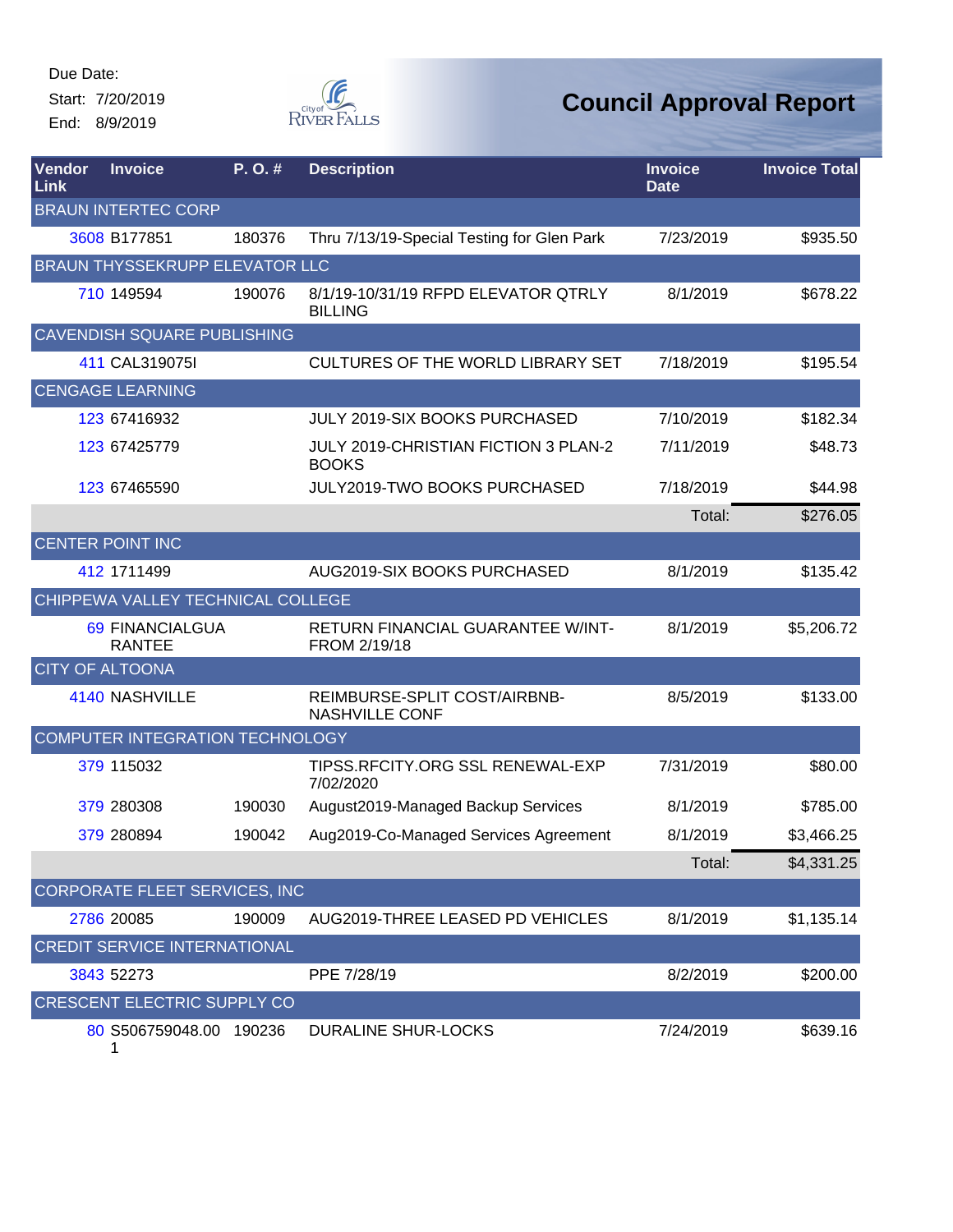Start: 7/20/2019 End: 8/9/2019



| <b>Vendor</b><br>Link | <b>Invoice</b>                    | P.O.#  | <b>Description</b>                                        | <b>Invoice</b><br><b>Date</b> | <b>Invoice Total</b> |
|-----------------------|-----------------------------------|--------|-----------------------------------------------------------|-------------------------------|----------------------|
|                       | DELTA DENTAL OF WISCONISN INC     |        |                                                           |                               |                      |
|                       | 2572 1333516 AUG<br>2019          |        | AUG 2019 VISION INSURANCE                                 | 8/1/2019                      | \$535.28             |
|                       | 2572 133517 AUG<br>2019RET        |        | AUG 2019 VISION INS RETIREES                              | 8/1/2019                      | \$12.42              |
|                       |                                   |        |                                                           | Total:                        | \$547.70             |
|                       | DIGGERS HOTLINE INC               |        |                                                           |                               |                      |
|                       | 93 190627701                      | 190263 | 2ND 2019 PREPAYMENT FOR DIGGERS<br><b>HOTLINE</b>         | 8/1/2019                      | \$3,750.40           |
| <b>EFTPS</b>          |                                   |        |                                                           |                               |                      |
|                       | 7 52271                           |        | PPE 7/28/19                                               | 8/2/2019                      | \$75,854.88          |
|                       | <b>ELSTER SOLUTIONS CORP</b>      |        |                                                           |                               |                      |
|                       | 1536 9000092774                   | 190134 | 480 AMI ELECTRIC METERS                                   | 7/19/2019                     | \$56,640.00          |
|                       | 1536 9000092980                   | 190134 | AMI ELECTRIC METERS                                       | 7/26/2019                     | \$690.00             |
|                       |                                   |        |                                                           | Total:                        | \$57,330.00          |
|                       | <b>EMERGENCY CARE CONSULTANTS</b> |        |                                                           |                               |                      |
|                       | 3028 2320                         | 190090 | JULY2019-FINAL BILL-DR DUREN<br><b>SVC/PHYSICIAN RES</b>  | 7/31/2019                     | \$1,500.00           |
|                       | EO JOHNSON CO. INC                |        |                                                           |                               |                      |
|                       | 98 25188255                       |        | JULY2019 SAMSUNG COPIER MONTHLY<br><b>PYMT</b>            | 7/17/2019                     | \$109.52             |
|                       | 98 25255467                       |        | AUG2019-LIBRARY RICOH BASE PYMT                           | 8/1/2019                      | \$125.74             |
|                       | 98 25295778                       |        | AUG2019-PD RICOH COPIER BASE PYMT                         | 8/1/2019                      | \$151.50             |
|                       |                                   |        |                                                           | Total:                        | \$386.76             |
|                       | <b>EXPRESS PERSONNEL SERVICES</b> |        |                                                           |                               |                      |
|                       | 109 22549612                      |        | WKEND 6/30-24HRS JHAYES COMM INTERN                       | 7/2/2019                      | \$420.48             |
|                       | 109 22580297                      |        | WKEND 7/7-26.5HRS JHAYES COMM<br><b>INTERN</b>            | 7/9/2019                      | \$464.28             |
|                       | 109 22612149                      |        | WKEND 7/14-32.5HRS JHAYES COMM<br><b>INTERN</b>           | 7/16/2019                     | \$569.40             |
|                       | 109 22612152                      | 190021 | WKEND 7/14-40HRS-JGLAUBITZ WATER<br><b>TEMP HELP</b>      | 7/16/2019                     | \$738.40             |
|                       | 109 22612151                      | 190153 | WKEND 7/14-234HRS PARK MAINT TEMP<br><b>HELP</b>          | 7/16/2019                     | \$4,319.64           |
|                       | 109 22612150                      | 190153 | <b>WKEND 7/14-106HRS</b><br>BELL/SMITS/SIMONSON TEMP HELP | 7/16/2019                     | \$2,032.02           |
|                       | 109 22648973                      |        | WKEND 7/21-27HRS JHAYES COMM INTERN                       | 7/23/2019                     | \$473.04             |
|                       | 109 22648975                      | 190153 | WKEND 7/21-271HRS PARK MAINT TEMP<br><b>HELPT</b>         | 7/23/2019                     | \$5,002.66           |
|                       | 109 22648974                      | 190153 | <b>WKEND 7/21-104HRS</b><br>BELL/SMITS/SIMONSON-STREETS   | 7/23/2019                     | \$1,993.68           |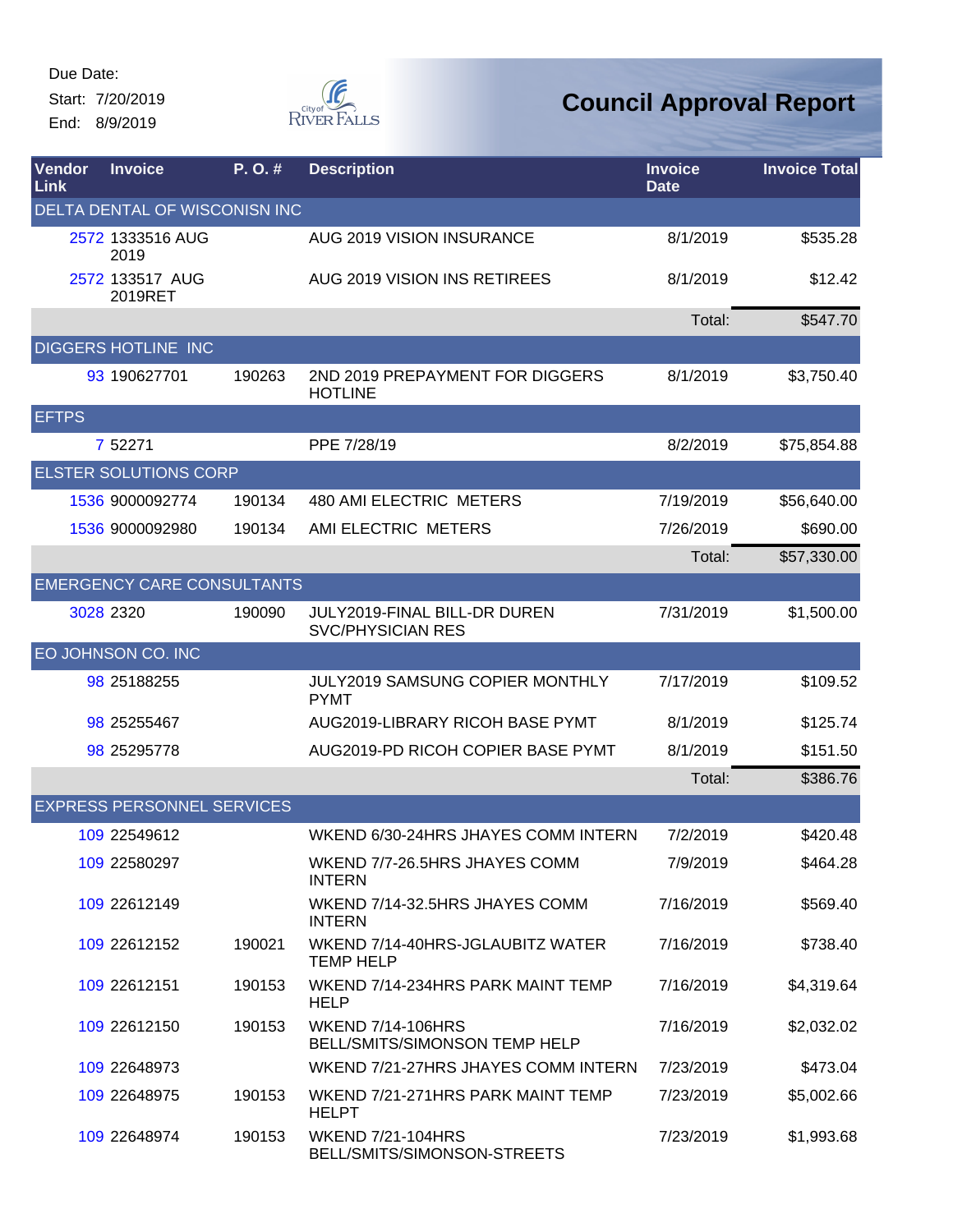Start: 7/20/2019

End: 8/9/2019



| Vendor<br>Link       | <b>Invoice</b>                  | P.O.#                                | <b>Description</b>                                     | <b>Invoice</b><br><b>Date</b> | <b>Invoice Total</b> |
|----------------------|---------------------------------|--------------------------------------|--------------------------------------------------------|-------------------------------|----------------------|
|                      | 109 22648976                    | 190021                               | WKEND 7/21-38.5HRS GLAUBITZ-WATER<br><b>TEMP HELP</b>  | 7/23/2019                     | \$710.71             |
|                      | 109 22679910                    | 190153                               | WKEND 7/28-255.5HRS-SUMMER TEMP<br><b>HELP</b>         | 7/31/2019                     | \$4,744.22           |
|                      | 109 22679909                    | 190153                               | WKEND 7/28-64HRS-SIMONSON/SMITS<br><b>STREET TEMPS</b> | 7/31/2019                     | \$1,226.88           |
|                      | 109 22679911                    | 190021                               | WKEND 7/28-32HRS-GLAUBITZ WATER<br><b>TEMP</b>         | 7/31/2019                     | \$590.72             |
|                      | 109 22714353                    | 190153                               | WKEND 8/4-225HRS PARK MAINT TEMP<br><b>HELP</b>        | 8/6/2019                      | \$4,347.33           |
|                      | 109 22714352                    | 190153                               | WKEND 8/4-112HRS STREET MAINT TEMP<br><b>HELP</b>      | 8/6/2019                      | \$2,147.04           |
|                      | 109 22714354                    | 190021                               | WKEND 8/4-40HRS WATER/WASTEWATER<br><b>TEMP HELP</b>   | 8/6/2019                      | \$738.40             |
|                      |                                 |                                      |                                                        | Total:                        | \$30,518.90          |
|                      | <b>FAMILY FRESH MARKET #322</b> |                                      |                                                        |                               |                      |
|                      | <b>112 RESTITUTION</b>          |                                      | RESTITUTION/CITATION#<br>4N80ZFXJ1L/4N813SSFBT         | 8/7/2019                      | \$32.69              |
|                      | FBG SERVICE CORPORATION         |                                      |                                                        |                               |                      |
|                      | 364 853805                      | 190081                               | JULY2019 JANITORIAL SERVICES/MULTIPLE<br><b>BLDGS</b>  | 7/31/2019                     | \$4,866.00           |
|                      | 364 854015                      | 190192                               | July2019-Custodial Services-Hoffman Park               | 7/31/2019                     | \$543.00             |
|                      |                                 |                                      |                                                        | Total:                        | \$5,409.00           |
|                      |                                 | FIRST NATIONAL BANK - RF SECTION 125 |                                                        |                               |                      |
|                      | 6 52270                         |                                      | PPE 7/28/19                                            | 8/2/2019                      | \$3,974.66           |
|                      | FORUM COMMUNICATION CO          |                                      |                                                        |                               |                      |
|                      | 234 2115723                     |                                      | JULY2019 RF JOURNAL<br>NOTICES/POSTINGS                | 7/31/2019                     | \$732.34             |
|                      | FORUM COMMUNICATIONS CO         |                                      |                                                        |                               |                      |
|                      | 162 2115221                     |                                      | JULY2019-PW MAINT WORKER CLASSIFIED                    | 7/31/2019                     | \$69.90              |
|                      | FRONT LINE PLUS INC             |                                      |                                                        |                               |                      |
|                      | 984 13055                       | 190123                               | Installation/Battery-Outdoor Warning Siren             | 7/31/2019                     | \$1,372.50           |
|                      | <b>GHD SERVICES INC</b>         |                                      |                                                        |                               |                      |
|                      | 489 1007013                     | 190005                               | Jan-June2019 Engineering Services/N8491<br>1015th St   | 7/15/2019                     | \$189.00             |
| <b>GILL, GARRETT</b> |                                 |                                      |                                                        |                               |                      |
|                      | 2988 REIMBURSE                  |                                      | REIMBURSE-CONFERENCE PARKING-<br><b>JULY2019</b>       | 7/31/2019                     | \$32.00              |
|                      | <b>GRAPHIC DESIGN INC</b>       |                                      |                                                        |                               |                      |
|                      | 598 QB30334                     |                                      | 425 RESIDENTIAL PARKING PERMITS                        | 7/31/2019                     | \$341.00             |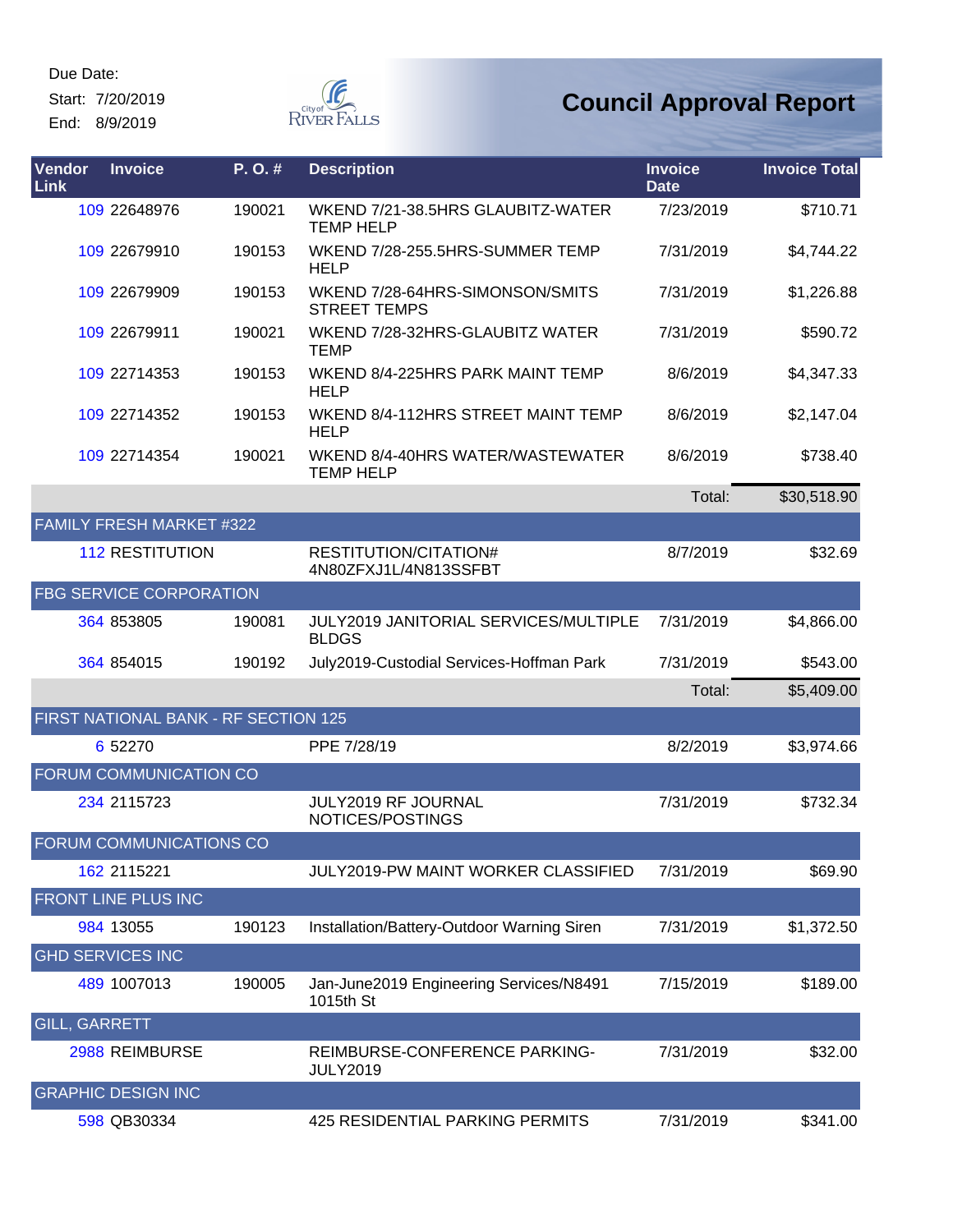Start: 7/20/2019 End: 8/9/2019



| <b>Vendor</b><br><b>Link</b> | <b>Invoice</b>            | P. O. # | <b>Description</b>                                  | <b>Invoice</b><br><b>Date</b> | <b>Invoice Total</b> |
|------------------------------|---------------------------|---------|-----------------------------------------------------|-------------------------------|----------------------|
|                              | HAAS AND SONS, INC        |         |                                                     |                               |                      |
|                              | 3973 JULY2019/APP2 190146 |         | THRU JULY2019-GLEN PARK SITE<br><b>IMPROVEMENTS</b> | 7/31/2019                     | \$526,606.06         |
| <b>HAWKINS INC</b>           |                           |         |                                                     |                               |                      |
|                              | 133 4552730               | 190040  | JULY2019 WATER DEPT - CHEMICALS                     | 7/29/2019                     | \$4,542.79           |
|                              | <b>HEALTH PARTNERS</b>    |         |                                                     |                               |                      |
|                              | 356 91202472 AUG<br>2019  |         | AUG HEALTH/DENTAL INSURANCE                         | 8/1/2019                      | \$170,016.83         |
|                              | <b>HEIDI KASSENBORG</b>   |         |                                                     |                               |                      |
|                              | 4108 APRIL2019            |         | 4/18/19 RF PUBLIC LIBRARY PRESENTATION              | 7/1/2019                      | \$150.00             |
|                              | HUEBSCH LAUNDRY COMPANY   |         |                                                     |                               |                      |
|                              | 146 4311008               | 190072  | 6/19/19 WWTP RUG SERVICE                            | 7/1/2019                      | \$89.33              |
|                              | 146 4337631               |         | JUNE2019 INVOICE 4311008 FEE                        | 7/1/2019                      | \$1.34               |
|                              | 146 4323904               | 190022  | 7/10/19 LIBRARY BRUSHMAT SERVICE                    | 7/10/2019                     | \$70.12              |
|                              | 146 4328041               | 190018  | 7/17 CITY HALL BRUSHMAT SERVICE                     | 7/17/2019                     | \$56.92              |
|                              | 146 4328035               | 190044  | 7/17 LINEN/BRUSHMAT SVC                             | 7/17/2019                     | \$42.81              |
|                              | 146 4327319               | 190017  | 7/17 HUEBSCH WWTP UNIFORMS                          | 7/17/2019                     | \$45.05              |
|                              | 146 4327318               | 190035  | 7/17 HUEBSCH PW UNIFORMS                            | 7/17/2019                     | \$137.54             |
|                              | 146 4327317               | 190016  | 7/17 HUEBSCH WATER UNIFORMS                         | 7/17/2019                     | \$32.23              |
|                              | 146 4327316               | 190011  | 7/17 HUEBSCH ELECTRIC UNIFORM                       | 7/17/2019                     | \$342.83             |
|                              | 146 4328043               | 190072  | 7/17/19 WWTP RUG SERVICE                            | 7/17/2019                     | \$79.88              |
|                              | 146 4328028               | 190047  | 7/17/19 PD BRUSHMAT SVC                             | 7/17/2019                     | \$55.59              |
|                              | 146 4331423               | 190017  | 7/24/19 HUEBSCH WWTP UNIFORMS                       | 7/24/2019                     | \$45.05              |
|                              | 146 4331422               | 190035  | 7/24/19 HUEBSCH PW UNIFORMS                         | 7/24/2019                     | \$130.15             |
|                              | 146 4331421               | 190016  | 7/24/19 HUEBSCH WATER UNIFORMS                      | 7/24/2019                     | \$88.88              |
|                              | 146 4331420               | 190011  | 7/24/19 HUEBSCH ELECTRIC UNIFORM                    | 7/24/2019                     | \$438.75             |
|                              | 146 4335561               | 190017  | 7/31/19 HUEBSCH WWTP UNIFORMS                       | 7/31/2019                     | \$45.05              |
|                              | 146 4335560               | 190035  | 7/31/19 HUEBSCH PW UNIFORMS                         | 7/31/2019                     | \$130.15             |
|                              | 146 4335559               | 190016  | 7/31/19 HUEBSCH WATER UNIFORMS                      | 7/31/2019                     | \$32.23              |
|                              | 146 4335558               | 190011  | 7/31/19 HUEBSCH ELECTRIC UNIFORM                    | 7/31/2019                     | \$246.40             |
|                              | 146 4335372               |         | <b>CREDIT-SHIRT/IQ SERIES LS FR</b>                 | 7/31/2019                     | $-$196.08$           |
|                              | 146 4335370               |         | <b>CREDIT-ONE PAIR CARPENTER JEANS</b>              | 7/31/2019                     | $-$ \$29.75          |
|                              | 146 4336276               | 190044  | 7/31/19 LINEN/BRUSHMAT SVC                          | 7/31/2019                     | \$42.81              |
|                              |                           |         |                                                     | Total:                        | \$1,927.28           |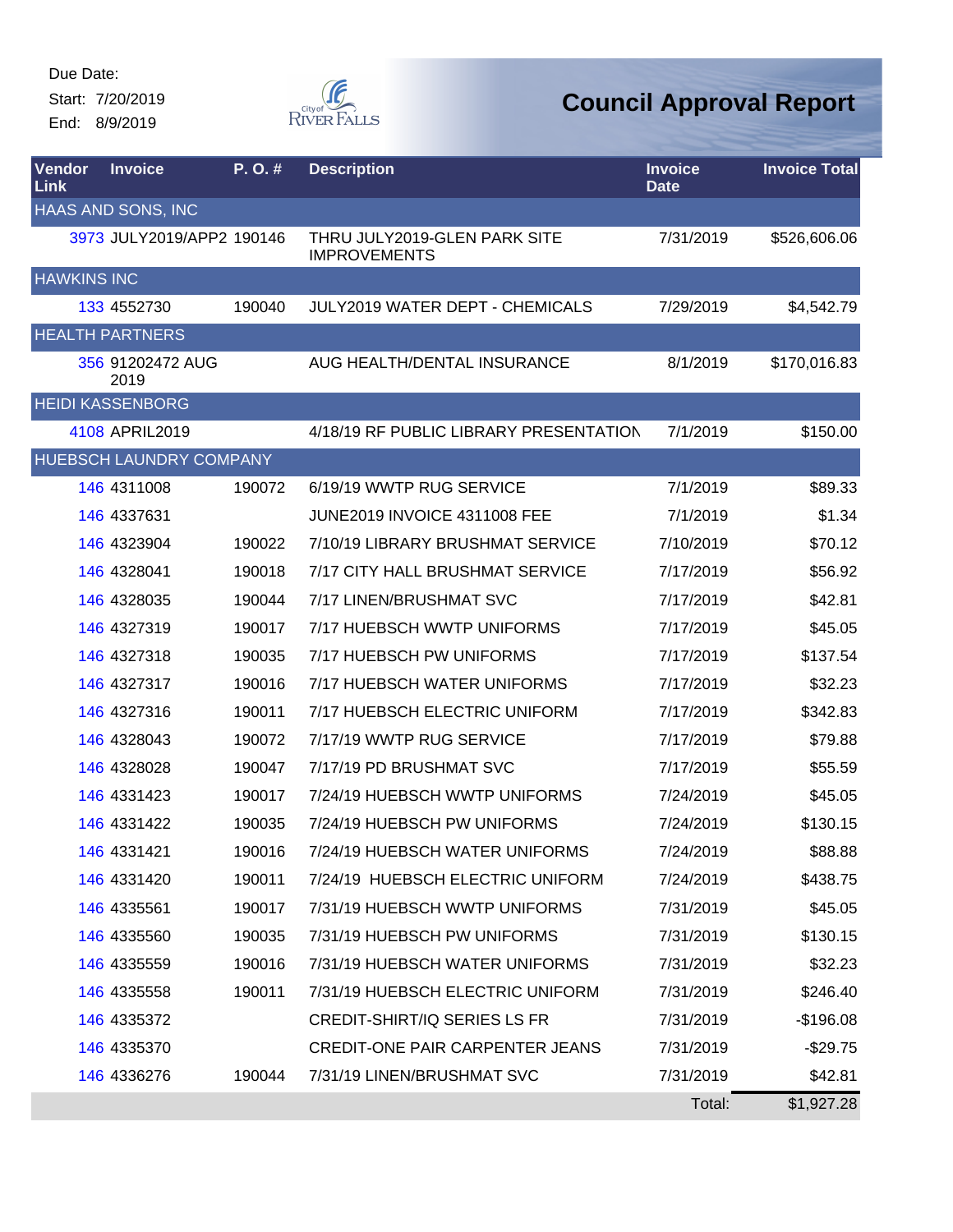Start: 7/20/2019 End: 8/9/2019



| Vendor<br>Link         | <b>Invoice</b>                         | $P. O.$ # | <b>Description</b>                                        | <b>Invoice</b><br><b>Date</b> | <b>Invoice Total</b> |
|------------------------|----------------------------------------|-----------|-----------------------------------------------------------|-------------------------------|----------------------|
|                        | HUMANE SOCIETY OF GOODHUE              |           |                                                           |                               |                      |
|                        | 737 841                                |           | ANIMAL CONTROL SVCS-CAT W/KITTENS                         | 8/1/2019                      | \$65.00              |
| I & S GROUP, INC       |                                        |           |                                                           |                               |                      |
|                        | 2787 57975                             | 190145    | Thru June2019-Glen Park Site Improvements                 | 7/1/2019                      | \$29,217.77          |
|                        | IN BALANCE YOGA & FITNESS LLC          |           |                                                           |                               |                      |
|                        | 4096 JULY2019                          |           | SIX BOOT CAMP CLASSES/PARK AND REC                        | 7/25/2019                     | \$300.00             |
|                        | INDIANHEAD FEDERATED LIBRARY SYSTEM    |           |                                                           |                               |                      |
|                        | 655 219364                             |           | JULY2019-JUNE2020 SELF CHECK<br><b>INTERFACE LICENSES</b> | 7/29/2019                     | \$2,804.00           |
|                        |                                        |           | INTERNATIONAL CITY MGMT ASSOC RETIREMENT CORP             |                               |                      |
|                        | 1 52266                                |           | PPE 7/28/19                                               | 8/2/2019                      | \$17,797.71          |
|                        | 1 52267                                |           | PPE 7/28/19                                               | 8/2/2019                      | \$797.20             |
|                        |                                        |           |                                                           | Total:                        | \$18,594.91          |
| <b>J&amp;J GIS LLC</b> |                                        |           |                                                           |                               |                      |
|                        | 651 JULY2019                           | 190065    | <b>JULY2019 GIS Services</b>                              | 7/31/2019                     | \$1,305.00           |
|                        | <b>JOHN STERN FLOORING</b>             |           |                                                           |                               |                      |
|                        | 869 JULY2019                           | 190254    | LIBRARY - OFFICE CARPET INSTALL/TANYA<br>& HEATHER        | 7/24/2019                     | \$1,750.00           |
| <b>JUST JUMP! INC</b>  |                                        |           |                                                           |                               |                      |
|                        | 2446 399                               |           | 2019 CUST APPRECIATION-BOUNCE HOUSE                       | 8/1/2019                      | \$200.00             |
|                        | KRAUSE POWER ENGINEERING LLC           |           |                                                           |                               |                      |
|                        | 171 RFL-071919b                        | 190080    | JUNE/JULY2019-SOUTH FORK SUB<br><b>UPGRADES</b>           | 7/19/2019                     | \$2,525.00           |
|                        | 171 RFL-071919A                        | 180428    | JUNE/JULY2019-UWRF 2019 REFEED                            | 7/19/2019                     | \$385.00             |
|                        | 171 RFL-071919C                        | 190249    | JUNE2019 MISC ENGINEERING SVCS                            | 7/19/2019                     | \$1,798.55           |
|                        |                                        |           |                                                           | Total:                        | \$4,708.55           |
| <b>KRISTI WAGNER</b>   |                                        |           |                                                           |                               |                      |
|                        | 4107 GOLFCAMP                          |           | GOLF CAMP-KIDS W/CLUBS-RECREATION<br><b>PRGM</b>          | 7/25/2019                     | \$2,850.00           |
| <b>KWIK TRIP</b>       |                                        |           |                                                           |                               |                      |
|                        | <b>172 JUNE19</b><br><b>MOTOR FUEL</b> |           | <b>JUNE19 MOTOR FUEL STMT</b>                             | 6/30/2019                     | \$12,046.05          |
|                        | <b>LAKES COFFEE LLC</b>                |           |                                                           |                               |                      |
|                        | 4064 10384                             |           | AUG2019-CITY HALL/LIBRARY COFFEE                          | 8/5/2019                      | \$144.00             |
|                        | LEAGUE OF MINNESOTA CITIES             |           |                                                           |                               |                      |
|                        | 660 295964                             |           | PW MAINT WORKER-ONLINE JOB<br><b>ADVERTISING</b>          | 7/9/2019                      | \$115.00             |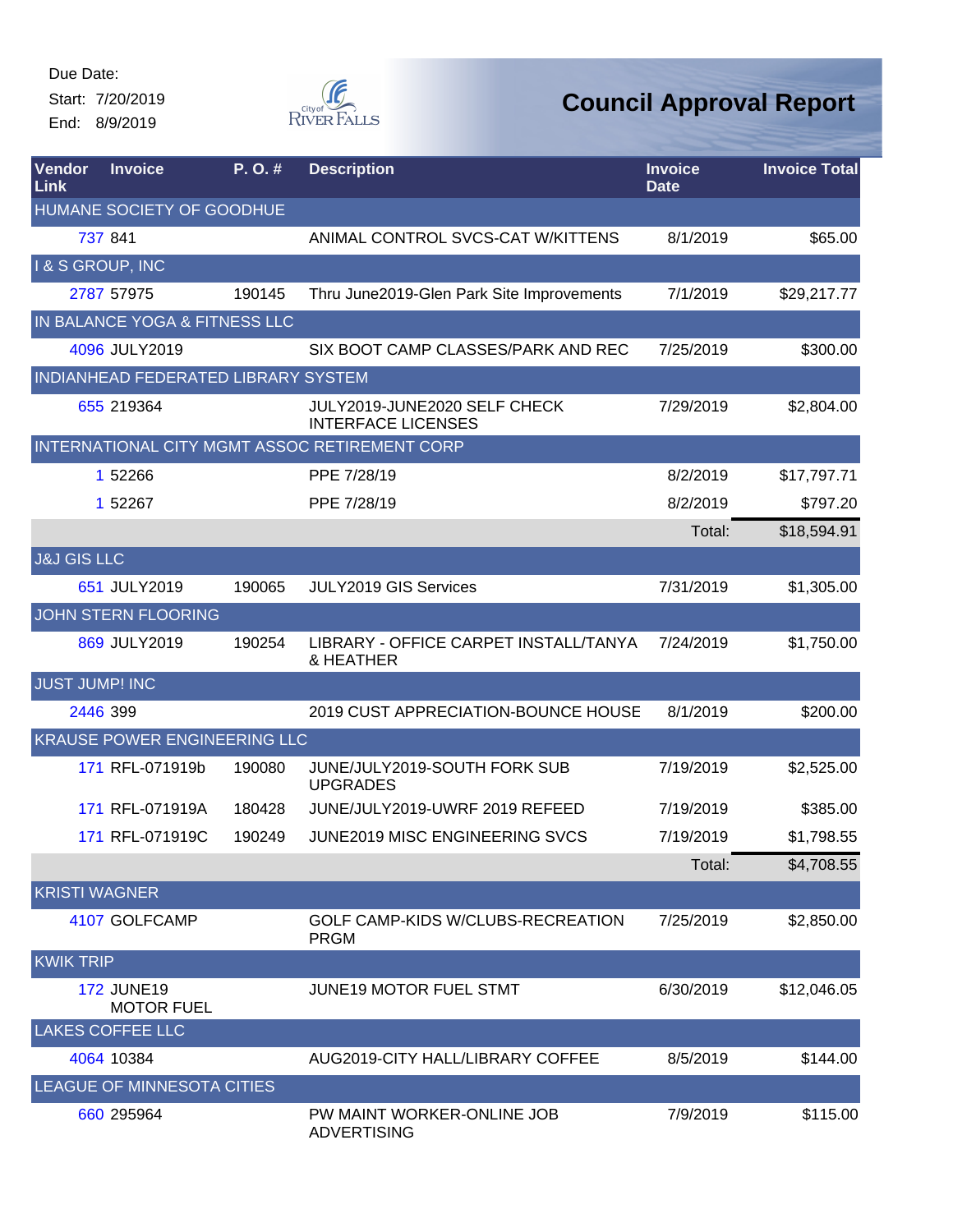Start: 7/20/2019 End: 8/9/2019



| Vendor<br>Link         | <b>Invoice</b>                          | P.O.#  | <b>Description</b>                                           | <b>Invoice</b><br><b>Date</b> | <b>Invoice Total</b> |
|------------------------|-----------------------------------------|--------|--------------------------------------------------------------|-------------------------------|----------------------|
|                        | LEXISNEXIS RISK DATA MGMT INC           |        |                                                              |                               |                      |
|                        | 3765 1703497-<br>20190731               |        | <b>JULY2019-ADVANCED PEOPLE SEARCH</b><br><b>MONTHLY FEE</b> | 7/31/2019                     | \$50.00              |
|                        | LINCOLN NATIONAL LIFE INSURANCE COMPANY |        |                                                              |                               |                      |
|                        | 3066 3923533764<br><b>AUG 2019</b>      |        | AUG 2019 LIFE/AD&D/LTD                                       | 8/1/2019                      | \$4,828.15           |
|                        | 3066 3923535025<br><b>AUG 2019</b>      |        | AUG 2019 ADDITIONAL LIFE/AD&D                                | 8/1/2019                      | \$260.72             |
|                        |                                         |        |                                                              | Total:                        | \$5,088.87           |
|                        | LINEHAN OUTDOOR SERVICES LLC            |        |                                                              |                               |                      |
|                        | 1570 3602                               | 190141 | <b>JULY2019-STERLING PONDS MOWING</b>                        | 7/31/2019                     | \$625.00             |
|                        | 1570 3601                               | 190142 | <b>JULY2019-STERLING PONDS MOWING</b>                        | 7/31/2019                     | \$2,350.00           |
|                        | 1570 3600                               | 190143 | <b>JULY2019-WHITETAIL CORP PARK</b>                          | 7/31/2019                     | \$1,425.00           |
|                        | 1570 3603                               |        | RAISE CONCRETE/CAULK SWINGING<br><b>BRIDGE</b>               | 8/1/2019                      | \$390.00             |
|                        |                                         |        |                                                              | Total:                        | \$4,790.00           |
|                        | <b>LOFFLER COMPANIES INC</b>            |        |                                                              |                               |                      |
|                        | 182 25063859                            |        | <b>JULY2019 MAILROOM KONICA MINOLTA</b><br><b>COPIER</b>     | 7/1/2019                      | \$249.00             |
|                        | 182 25063858                            |        | <b>JULY2019 COURT/CSR KONICA MINOLTA</b><br><b>COPIER</b>    | 7/1/2019                      | \$160.00             |
|                        | 182 25063860                            |        | JULY2019 KONICA BASE PYMT/USAGE<br><b>FEES</b>               | 7/1/2019                      | \$207.38             |
|                        | 182 25063857                            |        | <b>JULY2019 FIRE DEPT KONICA MINOLTA</b><br><b>COPIER</b>    | 7/1/2019                      | \$216.00             |
|                        | 182 25187385                            |        | <b>JULY2019 AMB KONICA MINOLTA</b>                           | 7/17/2019                     | \$123.00             |
|                        | 182 3183168                             |        | AUG2019-AMBULANCE OVERAGE-KONICA<br>C258                     | 8/8/2019                      | \$4.25               |
|                        |                                         |        |                                                              | Total:                        | \$959.63             |
| <b>MAILFINANCE INC</b> |                                         |        |                                                              |                               |                      |
|                        | 376 N7854124                            |        | JUNE2019 TO SEPT2019-POSTAGE<br><b>MACHINE LEASE</b>         | 7/31/2019                     | \$523.02             |
|                        | <b>MAILROOM FINANCE INC</b>             |        |                                                              |                               |                      |
|                        | 845 JUNE2019                            |        | <b>JUNE2019 POSTAGE METER FUNDS</b>                          | 6/30/2019                     | \$700.00             |
|                        | <b>MATHY CONSTRUCTION CO</b>            |        |                                                              |                               |                      |
|                        | 1184 5500048340                         | 190234 | Water Main Break Road Patches                                | 7/8/2019                      | \$16,484.18          |
|                        | <b>MCGINTY, PATRICK</b>                 |        |                                                              |                               |                      |
|                        | 3982 072819                             |        | 7/28/19 EAU CLAIRE TRAVEL PER DIEM                           | 7/25/2019                     | \$237.50             |
|                        | 3982 080419                             |        | 8/4/19 EAU CLAIRE TRAVEL PER DIEM                            | 8/1/2019                      | \$237.50             |
|                        | 3982 081119                             |        | 8/11/19 EAU CLAIRE TRAVEL PER DIEM                           | 8/1/2019                      | \$237.50             |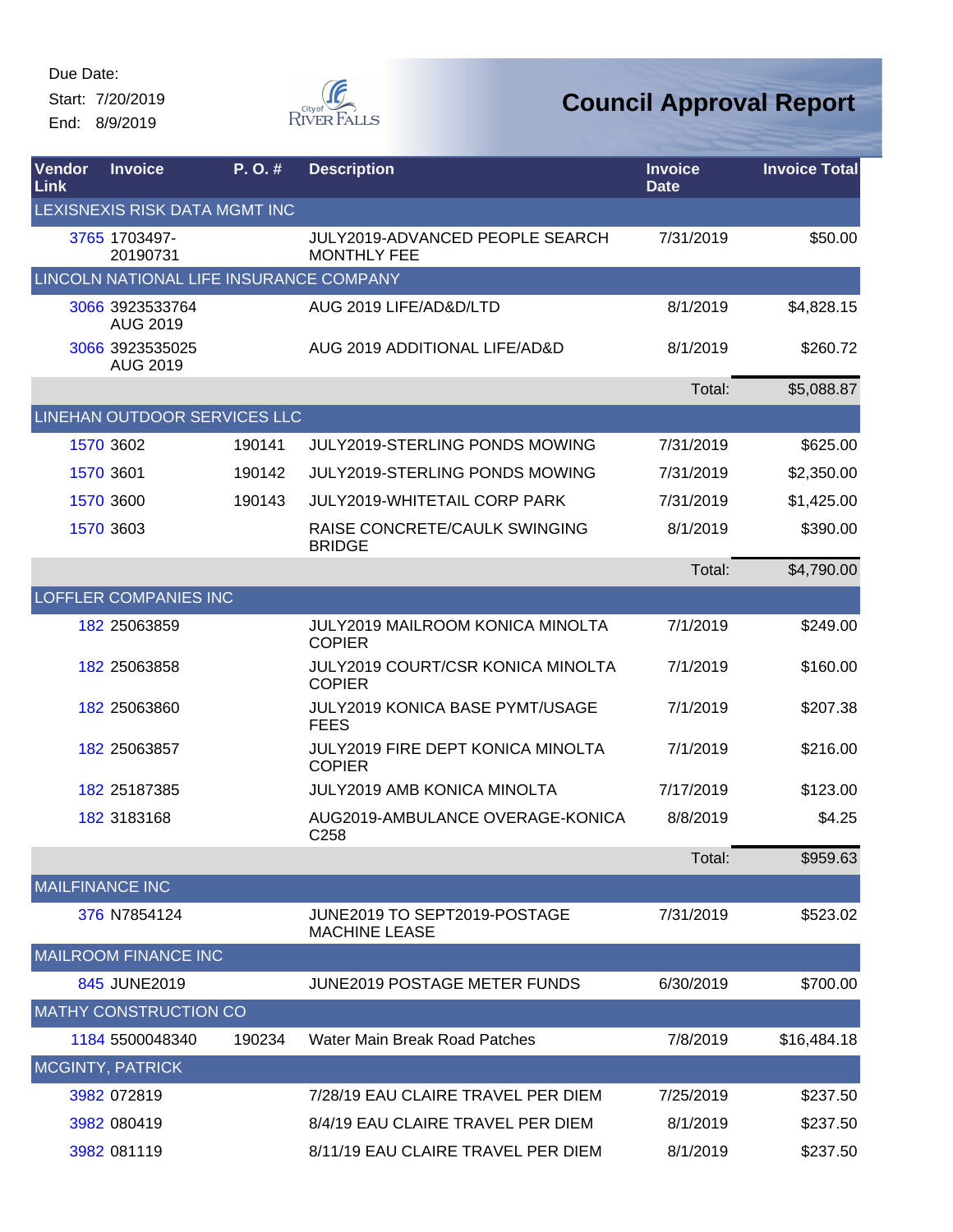Start: 7/20/2019 End: 8/9/2019



| Vendor<br><b>Link</b> | <b>Invoice</b>                         | P. O. # | <b>Description</b>                                                  | <b>Invoice</b><br><b>Date</b> | <b>Invoice Total</b> |
|-----------------------|----------------------------------------|---------|---------------------------------------------------------------------|-------------------------------|----------------------|
|                       | 3982 081819                            |         | 08/18/19 EAU CLAIRE TRAVEL PER DIEM                                 | 8/1/2019                      | \$237.50             |
|                       |                                        |         |                                                                     | Total:                        | \$950.00             |
|                       |                                        |         | METROPOLITAN AREA MANAGEMENT ASSOCIATION                            |                               |                      |
|                       | 4139 345                               |         | D.DADASHEV-JULY 25 LUNCHEON                                         | 7/3/2019                      | \$37.50              |
| <b>MIDWEST TAPE</b>   |                                        |         |                                                                     |                               |                      |
|                       | 409 97625727                           |         | JULY2019-ONE AUDIO MATERIAL-WINDOW<br>ON THE BAY                    | 7/8/2019                      | \$39.99              |
|                       | 409 97657340                           |         | <b>JULY2019-ONE AUDIO MATERIAL-ONE</b><br><b>GOOD DEED</b>          | 7/16/2019                     | \$39.99              |
|                       | 409 97657341                           |         | JULY2019-TWO AUDIO MATERIALS-<br><b>TREASON/LAGER QUEEN</b>         | 7/16/2019                     | \$89.98              |
|                       | 409 97657342                           |         | JULY2016-ONE AUDIO MATERIAL-EVERY<br><b>MAN A HERO</b>              | 7/16/2019                     | \$29.99              |
|                       | 409 97684396                           |         | <b>JULY2019-FOUR AUDIO BOOKS</b><br><b>PURCHASED</b>                | 7/22/2019                     | \$151.96             |
|                       | 409 97684395                           |         | <b>JULY2019-TWO AUDIO MATERIAL-CHANCES</b><br><b>ARE/GIANT LEAP</b> | 7/22/2019                     | \$109.98             |
|                       | 409 97716320                           |         | <b>WILLING TO DIE - AUDIO MATERIAL</b>                              | 7/29/2019                     | \$29.99              |
|                       | 409 97716321                           |         | FAR & AWAY/THE INN/OYSTERVILLE-AUDIO<br><b>MATERIALS</b>            | 7/29/2019                     | \$94.97              |
|                       | 409 97716323                           |         | LABYRINTH-AUDIO MATERIAL                                            | 7/29/2019                     | \$37.99              |
|                       |                                        |         |                                                                     | Total:                        | \$624.84             |
| MILLER, RYAN          |                                        |         |                                                                     |                               |                      |
|                       | 1537 082119                            |         | 8/21/19 GREEN BAY TRAVEL PER DIEM                                   | 8/1/2019                      | \$86.50              |
|                       | MINNESOTA CHILD SUPPORT PAYMENT CENTER |         |                                                                     |                               |                      |
|                       | 4022 52274                             |         | PPE 7/14/19 CASE# 001530440101                                      | 8/2/2019                      | \$303.64             |
|                       | <b>MY RECEPTIONIST LLC</b>             |         |                                                                     |                               |                      |
|                       | 192 S022030724                         | 190023  | <b>JULY2019 RFMU AFTER HOURS PHONE</b><br><b>SERVICE</b>            | 7/24/2019                     | \$198.25             |
|                       | NORTHERN STATES POWER COMPANY WI       |         |                                                                     |                               |                      |
|                       | 344 646376688                          |         | JULY2019 PRESCOTT AMBULANCE POWER<br><b>BILL</b>                    | 7/18/2019                     | \$338.18             |
|                       | OFFICE ENTERPRISES INC                 |         |                                                                     |                               |                      |
|                       | 202 445694                             |         | POSTAGE MACHINE-INK CARTRIDGE AND<br><b>SEALER</b>                  | 7/30/2019                     | \$200.19             |
|                       | <b>ONE TIME PAY VENDOR</b>             |         |                                                                     |                               |                      |
|                       | 9999 EMSREFUND-<br><b>REISSUE</b>      |         | REISSUE-OVERPYMT-REFUND 11/21/18<br><b>SERVICE</b>                  | 7/1/2019                      | \$87.56              |
|                       | 9999 LSCHNEIDERIN<br><b>CENTIVE</b>    |         | HOME ENERGY IMPROVEMENTS<br><b>INCENTIVE</b>                        | 7/24/2019                     | \$1,100.00           |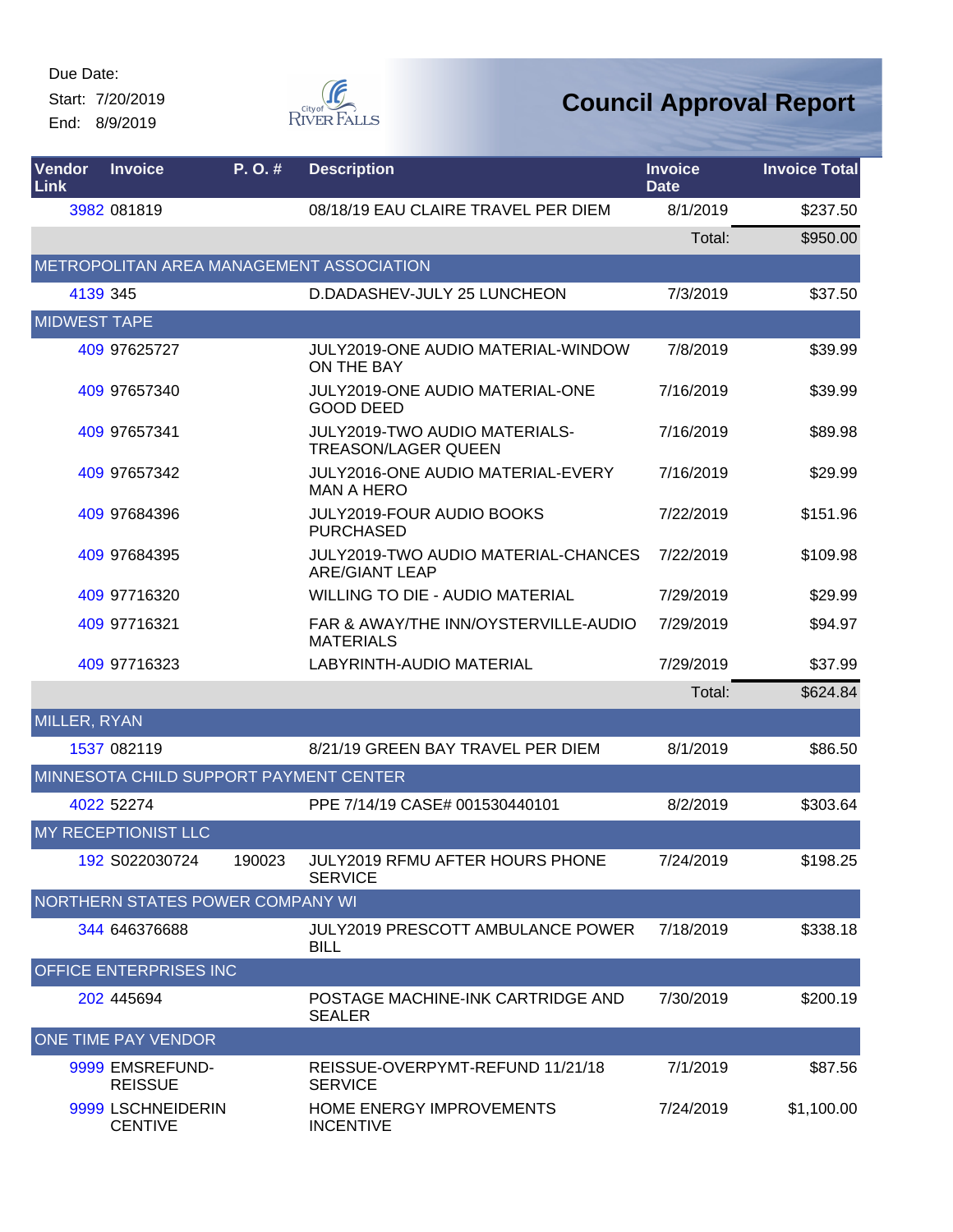Start: 7/20/2019 End: 8/9/2019



| Vendor<br>Link         | <b>Invoice</b>                      | P.O.#  | <b>Description</b>                                    | <b>Invoice</b><br><b>Date</b> | <b>Invoice Total</b> |
|------------------------|-------------------------------------|--------|-------------------------------------------------------|-------------------------------|----------------------|
|                        | 9999 DHELDTCAMPI<br><b>NGREFUND</b> |        | REFUND-CAMPING FEE DUE TO ILLNESS                     | 7/25/2019                     | \$120.00             |
|                        | 9999 JAMESANGELO                    |        | <b>HOME ENERGY IMPROVEMENTS</b><br><b>INCENTIVE</b>   | 7/29/2019                     | \$257.00             |
|                        | 9999 DEBJAMES                       |        | REFUND-CANCELLED CLASS-TOM<br>SAWYER/2 KIDS           | 7/30/2019                     | \$60.00              |
|                        | 9999 TERIEILERTSO<br>N              |        | REFUND-CANCELLED CLASS-TOM<br><b>SAWYER/ONE CHILD</b> | 7/30/2019                     | \$35.00              |
|                        | 9999 THILLMEMORIA<br>L              |        | MEMORIAL FOR ROBERT THILL                             | 7/31/2019                     | \$50.00              |
|                        | 9999 STOLAFMEMO<br><b>RIAL</b>      |        | REISSUE-JAMES GOTTFREDSEN<br><b>MEMORIAL</b>          | 8/1/2019                      | \$50.00              |
|                        | 9999 EAGLESTORA<br><b>GE</b>        |        | RETURN FINANCIAL GUARANTEE W/INT-<br>FROM 6/2/17      | 8/1/2019                      | \$5,306.28           |
|                        | 9999 RFPD2019-<br>01128             |        | RF2019-01128 E.PATTERSON ARREST<br><b>WARRANT</b>     | 8/6/2019                      | \$124.00             |
|                        |                                     |        |                                                       | Total:                        | \$7,189.84           |
|                        | <b>PAYMENT SERVICE NETWORK INC</b>  |        |                                                       |                               |                      |
|                        | 206 198521                          |        | JULY2019-RFMU PAYMENT PROCESSING<br><b>SERVICE</b>    | 7/31/2019                     | \$775.20             |
| <b>PAYPAL</b>          |                                     |        |                                                       |                               |                      |
|                        | 639 86834828                        |        | AUG2019 - PAYPAL FEES                                 | 8/1/2019                      | \$30.00              |
| <b>PELION BENEFITS</b> |                                     |        |                                                       |                               |                      |
|                        | <b>5 RWRONSKI</b><br><b>RETIREE</b> |        | REID WRONSKI-RETIREE PAYOUT                           | 7/31/2019                     | \$31,950.00          |
|                        | 5 5 2 2 6 9                         |        | PPE 7/28/19                                           | 8/2/2019                      | \$1,363.76           |
|                        |                                     |        |                                                       | Total:                        | \$33,313.76          |
|                        | PIERCE COUNTY TREASURER             |        |                                                       |                               |                      |
|                        | 210 JULY 2019                       |        | JULY 2019 JAIL DWI INTERLOCK                          | 7/31/2019                     | \$891.70             |
| <b>PUSH INC</b>        |                                     |        |                                                       |                               |                      |
|                        | 3606 073119-CRF                     | 180435 | WINTER ST DIRECTIONAL BORING                          | 8/2/2019                      | \$63,658.75          |
|                        | <b>RIVER CITY STITCH</b>            |        |                                                       |                               |                      |
|                        | 2526 30254                          |        | <b>JULY2019 CITY APPAREL ORDERS</b>                   | 7/19/2019                     | \$151.80             |
|                        | 2526 30254-1                        |        | <b>JULY2019-MSTIFTER CITY APPAREL</b>                 | 7/19/2019                     | \$50.00              |
|                        |                                     |        |                                                       | Total:                        | \$201.80             |
|                        | RIVER FALLS BASEBALL COUNCIL        |        |                                                       |                               |                      |
|                        | 1496 6928                           |        | RFMU SPONSORSHIP/FUN COMM FOOD<br><b>VOUCHERS</b>     | 7/17/2019                     | \$572.00             |
|                        | RIVER FALLS CHAMBER OF COMMERCE INC |        |                                                       |                               |                      |
|                        | 225 0146                            |        | 2019 AMBASSADOR GOLF OUTING/ADD<br><b>ATTENDEES</b>   | 7/17/2019                     | \$180.00             |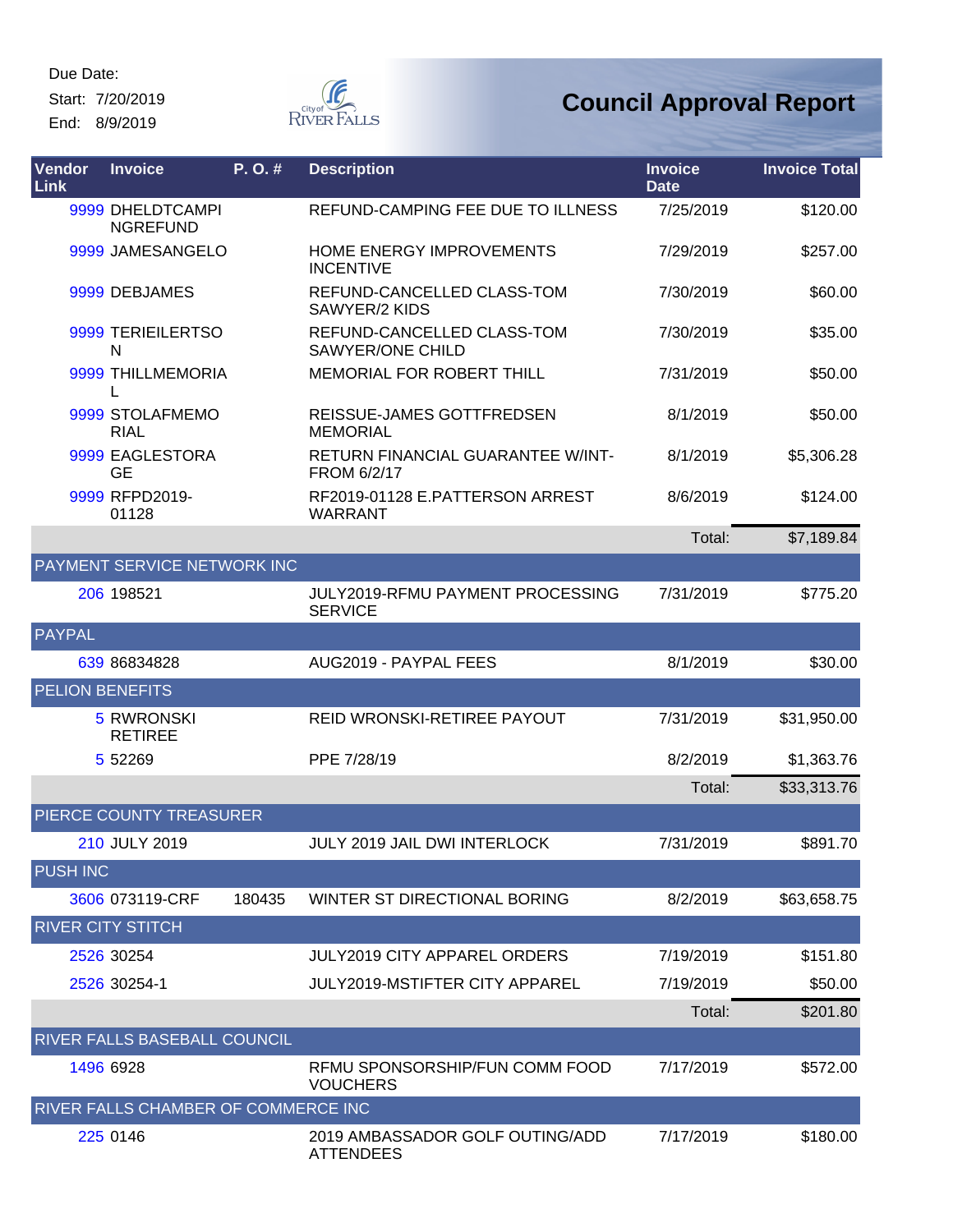Start: 7/20/2019 End: 8/9/2019



| Vendor<br>Link       | <b>Invoice</b>                    | P.O.#  | <b>Description</b>                                   | <b>Invoice</b><br><b>Date</b> | <b>Invoice Total</b> |
|----------------------|-----------------------------------|--------|------------------------------------------------------|-------------------------------|----------------------|
|                      | 225 0159                          |        | 10 CHAMBER CHECKS-FOR REBATES                        | 7/23/2019                     | \$450.00             |
|                      |                                   |        |                                                      | Total:                        | \$630.00             |
|                      |                                   |        | RIVER FALLS ECONOMIC DEVELOPMENT CORPORATION         |                               |                      |
|                      | 2704 R0062                        | 190083 | MANUFACTURING AREA SPONSORSHIP                       | 7/1/2019                      | \$10,000.00          |
|                      | <b>RIVER FALLS ROTARY</b>         |        |                                                      |                               |                      |
|                      | 458 3098                          | 190238 | 3RD QTR-GYOUNG-2019 ROTARY<br><b>MEMBERSHIP DUES</b> | 7/1/2019                      | \$125.00             |
|                      | RIVER FALLS SENIOR CITIZENS       |        |                                                      |                               |                      |
|                      | 438 AUG2019                       |        | <b>AUG2019 SENIOR CENTER</b>                         | 8/1/2019                      | \$500.00             |
|                      | RIVER FALLS VETERINARY HOSPITAL   |        |                                                      |                               |                      |
|                      | 2810 23211                        |        | 8/6/19-EXAMS/RABIES-TWO ABANDONED<br><b>CATS</b>     | 8/7/2019                      | \$165.00             |
| <b>ROOF TECH INC</b> |                                   |        |                                                      |                               |                      |
|                      | 785 17805                         | 190100 | 2815 Prairie Dr- Leak Repairs                        | 7/31/2019                     | \$720.60             |
| <b>RUNNING INC</b>   |                                   |        |                                                      |                               |                      |
|                      | 1573 21384                        | 190086 | JULY2019 Taxi Management Services                    | 7/31/2019                     | \$17,769.94          |
|                      | RURAL ELECTRIC SUPPLY COOPERATIVE |        |                                                      |                               |                      |
|                      | 221 750374-01                     | 190169 | 100 TOP TIES-MINOR MATERIAL                          | 7/18/2019                     | \$252.00             |
|                      | 221 758214-00                     | 190250 | <b>GUY STRANDS - INVENTORY</b>                       | 8/2/2019                      | \$300.00             |
|                      |                                   |        |                                                      | Total:                        | \$552.00             |
|                      | SCHNEIDER LAWN CARE SERVICES LLC  |        |                                                      |                               |                      |
|                      | 1144 2960                         |        | JULY2019 RESIDENT LAWN MAINT                         | 7/31/2019                     | \$775.00             |
|                      | <b>SECURITY FINANCIAL BANK</b>    |        |                                                      |                               |                      |
|                      | 12 PP REFUND C<br><b>KLEVEN</b>   |        | PAYPAL REFUND C KLEVEN 7/2/19                        | 7/2/2019                      | \$53.41              |
|                      | 12 PP REFUND L<br><b>JOHNSON</b>  |        | PAYPAL REFUND L JOHNSON 7/10/19                      | 7/10/2019                     | \$39.00              |
|                      | 12 PP REFUND B<br><b>MAHER</b>    |        | PAYPAL REFUND B MAHER 7/25/19                        | 7/25/2019                     | \$92.25              |
|                      | 12 PP REFUND K<br><b>STEWART</b>  |        | PAYPAL REFUND K STEWART 7/29/19                      | 7/29/2019                     | \$14.57              |
|                      | 12 PP REFUND J<br><b>SLAIKEU</b>  |        | PAYPAL REFUND J SLAIKEU 7/30/19                      | 7/30/2019                     | \$33.98              |
|                      | 12 PP REFUND A<br><b>FOX</b>      |        | PAYPAL REFUND A FOX 7/31/19                          | 7/31/2019                     | \$24.45              |
|                      |                                   |        |                                                      | Total:                        | \$257.66             |
|                      | SEILER INSTRUMENT & MFG CO INC    |        |                                                      |                               |                      |
|                      | 245 INV-385066                    |        | 2019 TECH SUPPORT-MAPPING                            | 7/31/2019                     | \$495.00             |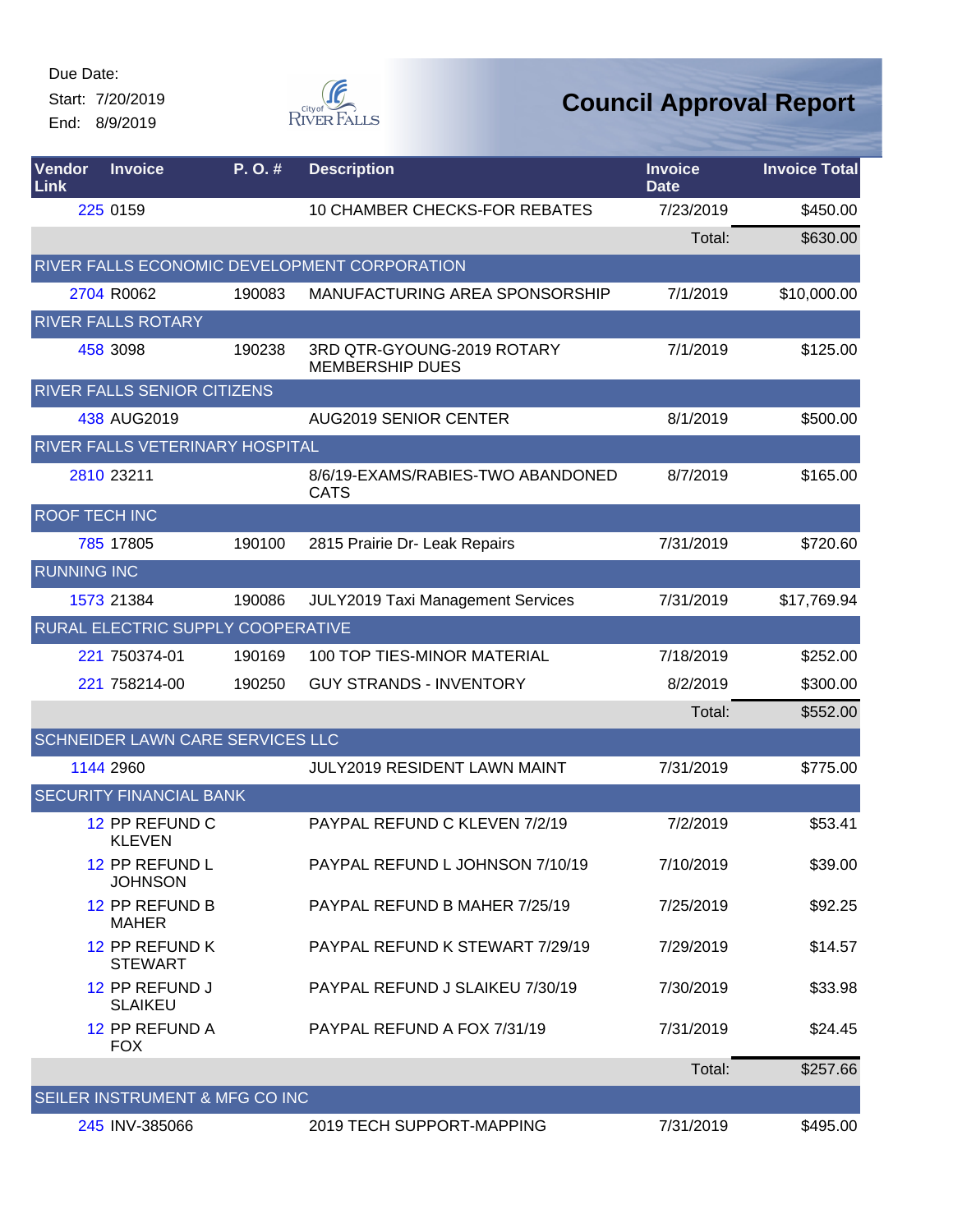Start: 7/20/2019 End: 8/9/2019



| Vendor<br>Link     | <b>Invoice</b>                         | P. O. # | <b>Description</b>                                    | <b>Invoice</b><br><b>Date</b> | <b>Invoice Total</b> |
|--------------------|----------------------------------------|---------|-------------------------------------------------------|-------------------------------|----------------------|
|                    | SHRED-IT US HOLDCO, INC                |         |                                                       |                               |                      |
|                    | 2439 8127771582                        | 190060  | <b>JULY2019 SHREDDING SERVICES</b>                    | 7/22/2019                     | \$95.30              |
|                    | ST CROIX COUNTY HIGHWAY DEPARTMENT     |         |                                                       |                               |                      |
|                    | 956 715                                | 190246  | Thru July2019-Chip Seal Program                       | 7/31/2019                     | \$317.09             |
|                    | <b>ST CROIX COUNTY TREASURER</b>       |         |                                                       |                               |                      |
|                    | 252 JULY 2019                          |         | <b>JULY 2019 JAIL DWI INTERLOCK</b>                   | 7/31/2019                     | \$657.60             |
|                    | 252 2019DEL/POST<br><b>PPT</b>         |         | POSTPONED PP TAX-GRACE HEALTHCARE                     | 8/1/2019                      | \$24,983.02          |
|                    |                                        |         |                                                       | Total:                        | \$25,640.62          |
|                    | <b>ST CROIX VALLEY NATURAL GAS CO</b>  |         |                                                       |                               |                      |
|                    | 255 JUNE2019                           |         | <b>JUNE2019 NATURAL GAS BILL</b>                      | 6/30/2019                     | \$1,113.04           |
|                    | 255 RF1901MR                           |         | 300 RIVER ST-MAIN GAS RETIRED                         | 7/1/2019                      | \$433.00             |
|                    |                                        |         |                                                       | Total:                        | \$1,546.04           |
| <b>STATE OF WI</b> |                                        |         |                                                       |                               |                      |
|                    | 259 JULY 2019                          |         | JULY 2019 PENALTY ASSESSMENT                          | 7/31/2019                     | \$3,710.29           |
|                    |                                        |         | STATEWIDE ENERGY EFFICIENCY & RENEWABLES ADMIN INC    |                               |                      |
|                    | 243 JUNE2019                           |         | JUNE2019 CTC ENERGY EFFICIENCY<br><b>FUNDS/FOCUS</b>  | 7/1/2019                      | \$3,855.19           |
|                    | <b>STEINER PLUMBING &amp; ELECTRIC</b> |         |                                                       |                               |                      |
|                    | 262 59479                              |         | M.MILLER/REPLACED HOSE BIB-BACK SIDE<br>OF HOUSE      | 7/26/2019                     | \$179.48             |
|                    | <b>STRAND ASSOCIATES, INC</b>          |         |                                                       |                               |                      |
|                    | 3346 0150667                           | 190088  | <b>WWTP Aeration System Improvements</b>              | 7/15/2019                     | \$21,275.47          |
|                    | 3346 0150668                           | 190220  | Thru June2019-Jug Handle Sewer & Water<br>Main        | 7/15/2019                     | \$10,266.57          |
|                    | 3346 0150806                           | 190162  | June2019-BioSolids Treatment Evaluation               | 7/15/2019                     | \$5,400.00           |
|                    |                                        |         |                                                       | Total:                        | \$36,942.04          |
|                    | <b>STUART C IRBY TOOL AND SAFETY</b>   |         |                                                       |                               |                      |
|                    | 156 S011426483.00 190214<br>1          |         | 9 BRANCH FEEDERS-INVENTORY                            | 7/3/2019                      | \$2,205.00           |
|                    | 156 S011453714.00 190233               |         | TRACER WIRE SPOOLS-MINOR MATERIAL                     | 7/17/2019                     | \$3,058.47           |
|                    | 156 S011469030.00 190242               |         | TWO 500' REELS CONDUIT                                | 7/23/2019                     | \$5,225.00           |
|                    | 156 S011454755.00 190240<br>1          |         | 16 Transformers/Transfomer Project - Highview         | 7/24/2019                     | \$27,250.00          |
|                    | 156 S011473000.00<br>10                | 190245  | <b>15 FUSE UNITS-INVENTORY</b>                        | 7/24/2019                     | \$2,227.50           |
|                    | 156 S011437406.00 190224<br>1          |         | COMPRESSION MOLDED BOX PADS-MINOR<br><b>MATERIALS</b> | 7/29/2019                     | \$2,540.25           |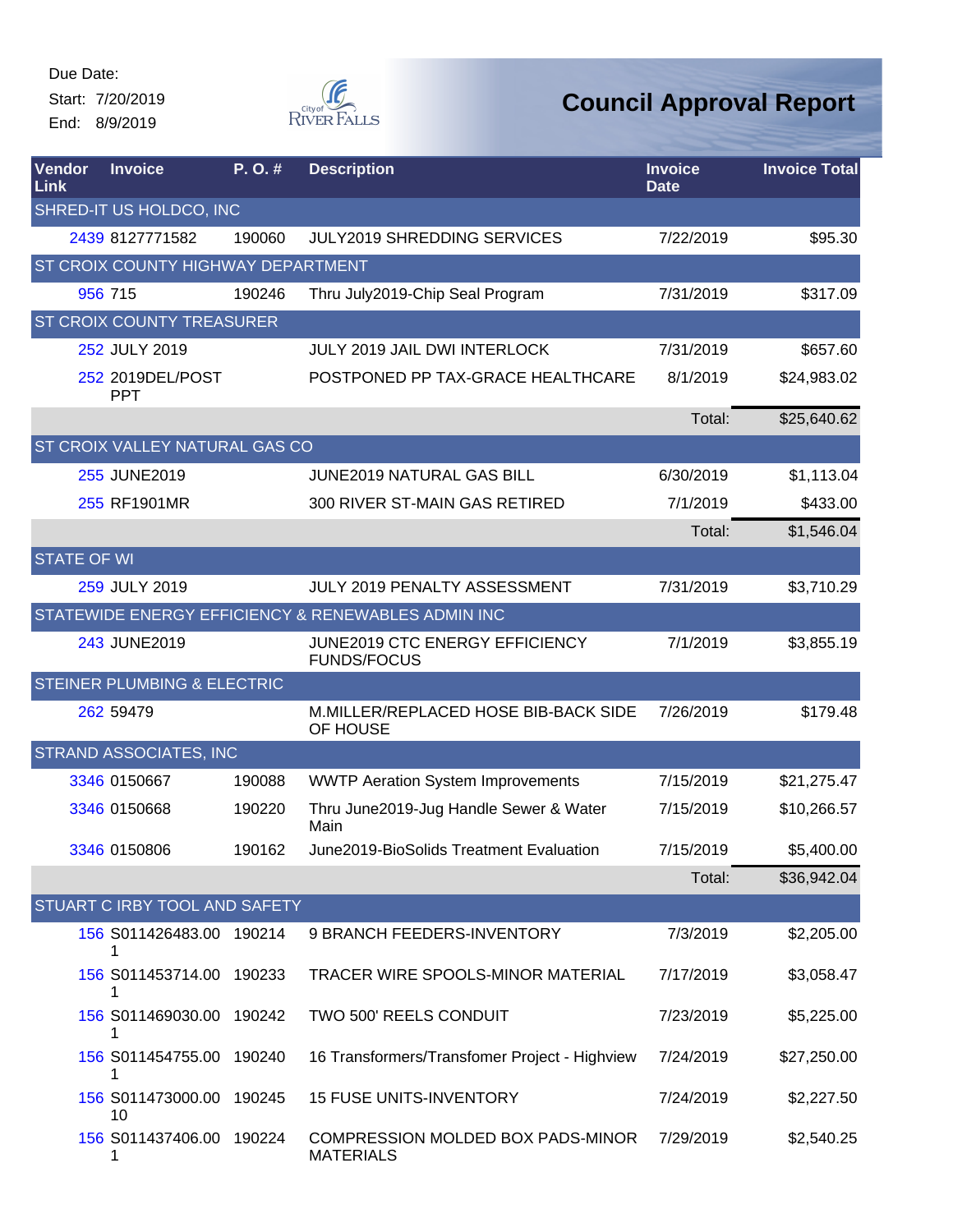Start: 7/20/2019 End: 8/9/2019



| Vendor<br>Link | <b>Invoice</b>                             | P.O.#  | <b>Description</b>                                      | <b>Invoice</b><br><b>Date</b> | <b>Invoice Total</b> |
|----------------|--------------------------------------------|--------|---------------------------------------------------------|-------------------------------|----------------------|
|                | 156 S011472029.00<br>1                     | 190241 | TWO SWITCHGEAR BOX PADS-INVENTORY                       | 7/31/2019                     | \$2,590.00           |
|                | 156 S011483413.00<br>1                     | 190248 | 15 KV POLYMER CUTOUT-INVENTORY                          | 7/31/2019                     | \$1,723.68           |
|                | 156 S011483413.00 190248<br>2              |        | 175 TAP CONNS-MINOR MATERIALS                           | 8/2/2019                      | \$100.75             |
|                |                                            |        |                                                         | Total:                        | \$46,920.65          |
|                | TD & I CABLE MAINTENANCE INC               |        |                                                         |                               |                      |
|                | 2008 8885                                  | 190253 | Directional Boring-623 W Cedar St                       | 7/31/2019                     | \$1,647.50           |
|                | 2008 8884                                  | 190253 | Directional Boring-Kennedy & 6th St                     | 7/31/2019                     | \$9,322.50           |
|                |                                            |        |                                                         | Total:                        | \$10,970.00          |
|                | THE DANCE PROJECT LLC                      |        |                                                         |                               |                      |
|                | 4066 JULY2019                              |        | <b>JULY2019 CREATIVE MOVEMENT CLASSES</b>               | 7/29/2019                     | \$305.00             |
|                | TOLTZ, KING, DUVALL, ANDERSON & ASSOCIATES |        |                                                         |                               |                      |
|                | 2172 002019003043                          | 180433 | Thru 7/27/19-North Interceptor Sewer Design             | 7/31/2019                     | \$10,193.19          |
|                | 2172 002019003042                          | 190089 | Thru 7/27/19-St Croix Street Outfall Design             | 7/31/2019                     | \$4,825.46           |
|                |                                            |        |                                                         | Total:                        | \$15,018.65          |
|                | <b>TOTAL EXCAVATING LLC</b>                |        |                                                         |                               |                      |
|                | 270 2958                                   |        | MOW LOTS/POND EDGES-BOULDER RIDGE                       | 7/31/2019                     | \$437.50             |
|                | TRC ENVIRONMENTAL CORPORATION              |        |                                                         |                               |                      |
|                | 1405 371591                                | 190116 | THRU 7/5/19-HYDRO RELICENSING<br><b>SERVICES</b>        | 7/31/2019                     | \$10,801.59          |
|                | <b>US BANK NATIONAL ASSOC</b>              |        |                                                         |                               |                      |
|                | 284 5439275                                |        | 2011A 7/2019-6/2020 WATER SYSTEM REV<br><b>BONDS</b>    | 7/25/2019                     | \$500.00             |
|                | 284 5432667                                |        | 2018B 7/2019-6/2020 ELEC REV BONDS<br><b>ADMIN FEES</b> | 7/31/2019                     | \$500.00             |
|                | 284 5432668                                |        | 2018A GO PARK BONDS 7/2019-6/2020<br><b>ADMIN FEE</b>   | 7/31/2019                     | \$500.00             |
|                | 284 JULY2019                               |        | <b>JULY2019 PCARD TRANSACTIONS</b>                      | 8/1/2019                      | \$118,410.84         |
|                |                                            |        |                                                         | Total:                        | \$119,910.84         |
|                | USIC LOCATING SERVICES LLC                 |        |                                                         |                               |                      |
|                | 286 341036                                 | 190069 | <b>JULY2019 LOCATING WATER / ELECTRIC</b>               | 7/31/2019                     | \$6,268.85           |
|                | 286 341037                                 | 190037 | <b>JULY2019 LOCATING STORM / SANITARY</b>               | 7/31/2019                     | \$3,251.60           |
|                |                                            |        |                                                         | Total:                        | \$9,520.45           |
|                | <b>VERSA VEND VENDING</b>                  |        |                                                         |                               |                      |
|                | 1205 2114:019908                           |        | JULY2019-CITY HALL COFFEE                               | 7/31/2019                     | \$70.00              |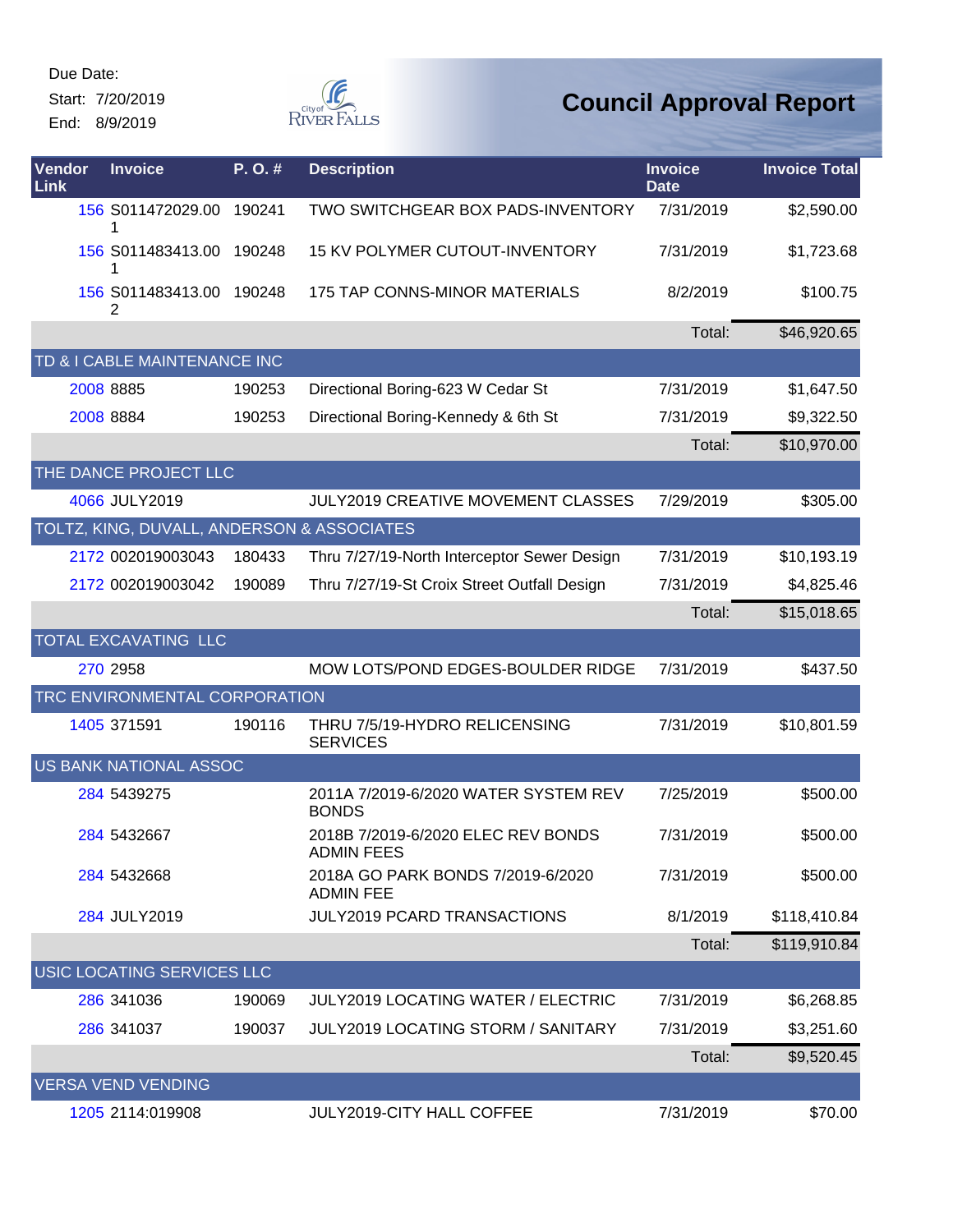Start: 7/20/2019 End: 8/9/2019



| Vendor<br>Link          | <b>Invoice</b>                          | P.O.#  | <b>Description</b>                                            | <b>Invoice</b><br><b>Date</b> | <b>Invoice Total</b> |
|-------------------------|-----------------------------------------|--------|---------------------------------------------------------------|-------------------------------|----------------------|
| <b>VICKI M MARES</b>    |                                         |        |                                                               |                               |                      |
|                         | 3523 AUG2019                            |        | 8/6/19 HEARTSAVER CPR CLASS                                   | 8/7/2019                      | \$75.00              |
|                         | VIKING COCA-COLA BOTTLING CO            |        |                                                               |                               |                      |
|                         | 16 857731                               |        | JULY2019-FIRE DEPT BEVERAGES                                  | 7/31/2019                     | \$248.40             |
| <b>VORTEX USA INC</b>   |                                         |        |                                                               |                               |                      |
|                         | 3976 40955                              | 190152 | Glen Park Renovation - Splash Pad Equipment                   | 7/10/2019                     | \$148,275.95         |
| <b>WELD RILEY, S.C.</b> |                                         |        |                                                               |                               |                      |
|                         | 301 33296                               |        | <b>JUNE2019 COUNCIL MEETINGS</b>                              | 7/23/2019                     | \$1,008.30           |
|                         | 301 33298                               |        | <b>JUNE2019 GENERAL ADVICE</b>                                | 7/23/2019                     | \$6,282.50           |
|                         | 301 33299                               |        | JUNE2019 KINNI COOPERATIVE PLAN                               | 7/23/2019                     | \$227.50             |
|                         | 301 33301                               |        | JUNE2019 NORTH INTERCEPTOR-EMINENT<br><b>DOMAIN</b>           | 7/23/2019                     | \$1,225.00           |
|                         |                                         |        |                                                               | Total:                        | \$8,743.30           |
|                         | WI DEPARTMENT OF REVENUE                |        |                                                               |                               |                      |
|                         | 3 52268                                 |        | PPE 7/28/19                                                   | 8/2/2019                      | \$15,592.95          |
|                         | WI DEPT OF ADMINISTRATION               |        |                                                               |                               |                      |
|                         | 310 505-<br>0000038236                  |        | JAN-JUNE2019 TEACH SERVICES                                   | 7/13/2019                     | \$600.00             |
|                         | WI DEPT OF NATURAL RESOURCES            |        |                                                               |                               |                      |
|                         | <b>315 MCNABBRECIP</b><br><b>ROCITY</b> |        | <b>J.MCNABB-WASTEWATER OPERATOR</b><br><b>RECIPROCITY APP</b> | 8/1/2019                      | \$100.00             |
|                         | WI DEPT OF SAFETY & PROF SVCS           |        |                                                               |                               |                      |
|                         | 317 506562                              |        | CITY HALL ELEVATOR/PERMIT TO OPERATE<br><b>FEE</b>            | 7/16/2019                     | \$50.00              |
|                         | WI DEPT OF TRANSPORTATION               |        |                                                               |                               |                      |
|                         | 3564 395-<br>0000136430                 |        | 190163 JUNE2019-Cemetery Rd Repaving (Design)                 | 6/30/2019                     | \$1,223.34           |
|                         | WI STATE LABORATORY OF HYGIENE          |        |                                                               |                               |                      |
|                         | 330 600215                              |        | JULY2019-FLUORIDE                                             | 7/31/2019                     | \$52.00              |
|                         | <b>WI SUPREME COURT</b>                 |        |                                                               |                               |                      |
|                         | 331 72319                               |        | SAHNOW/JOHNSON-COURT CLERK<br><b>SEMINAR</b>                  | 8/1/2019                      | \$80.00              |
|                         | <b>WISSOTA HOSPITALITY INC</b>          |        |                                                               |                               |                      |
|                         | 77 JULY2019                             |        | <b>BUSINESS ENERGY EFFICIENCY</b><br><b>INCENTIVE/MATCH</b>   | 7/31/2019                     | \$200.00             |
|                         | <b>WOLD ARCHITECTS INCORPORATED</b>     |        |                                                               |                               |                      |
|                         | 2829 62837                              | 190184 | THRU JULY2019-POLICE DEPT<br>RENOVATION/ADDITION              | 7/31/2019                     | \$10,609.53          |